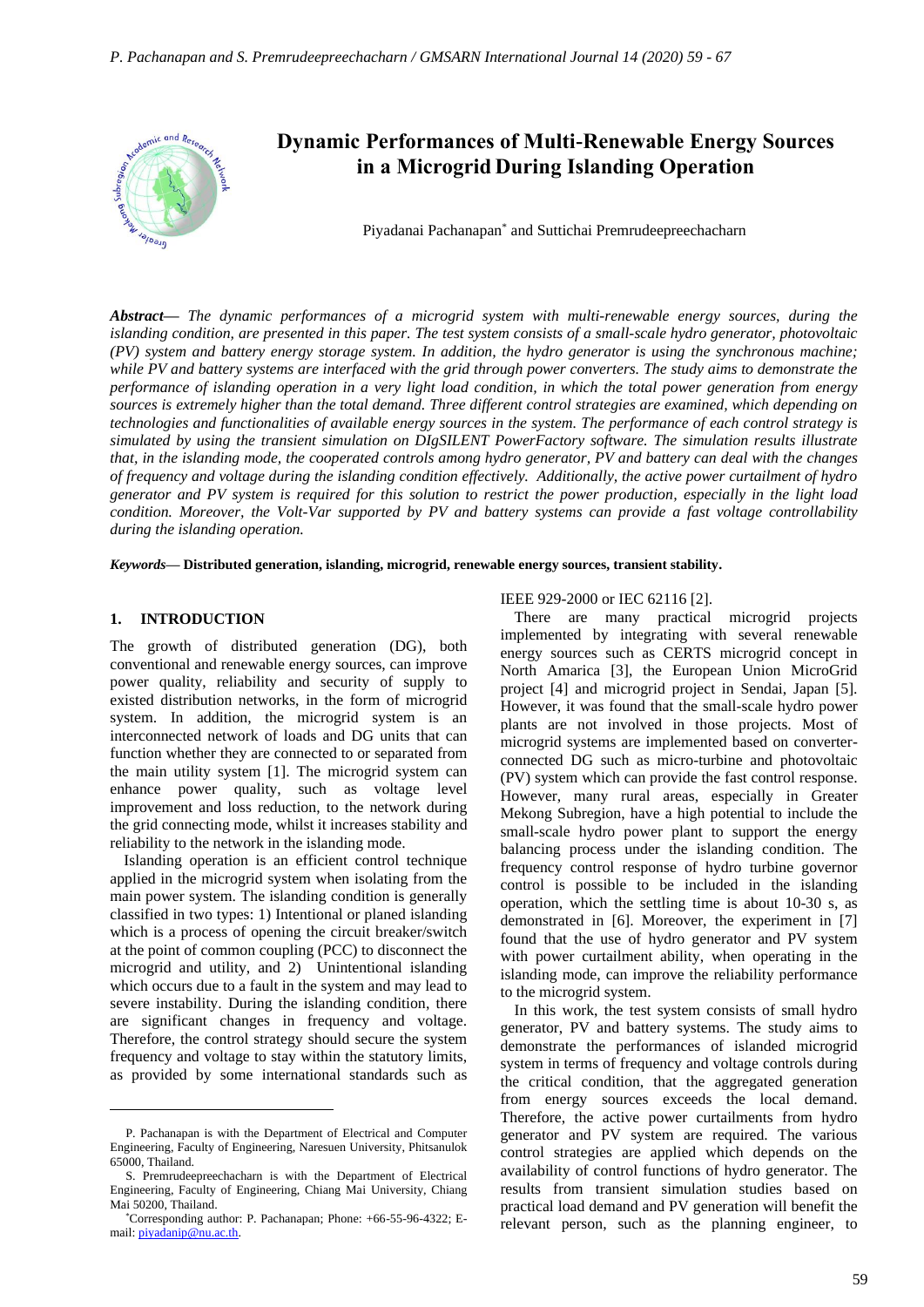consider the suitable control solution, as well as the choice of controller's functions, which should be applied to operate the islanded microgrid system.

# **2. MICROGRID ARCHITECTURE AND ISLANDING FEATURES**

The typical microgrid system adapted from [8] is showed in Fig. 1. The hierarchical control system architecture comprised the following two control levels: 1) device level at DG and energy storage units, and 2) microgrid central control (MGCC)



**Fig.1. Typical microgrid architecture.**

At the device level, DG and energy storage units try to generate power to the microgrid system that meet the grid requirement, such as system frequency and voltage level. There are two control strategies are commonly used in this level. One is the peer-to-peer control which each DG and energy storage unit has an equivalent status and no single component is critical for the microgrid operation. The other control strategy is the master-slave control, which the slave modules receive instructions from the master through communication channels. Additionally, a single DG or energy storage unit is selected as the master, to take the primary control action, while the other units are slaves. All controllable devices in both control schemes are also supervised by the MGCC.

The MGCC is the key level in the centralized control scheme. In this level, the central controller can command and exchange information with other controllable devices in the microgrid system via reliable communication links. The MGCC is used to coordinate power references of DG units and controllable loads, while each individual DG controller ensures that the setpoint from the MGCC level is reached. In islanding mode, the MGCC will manage the power production of DG and energy storage units to match with the total load demand in the microgrid system. Thus, the voltage and frequency are regulated within the statutory limits. Moreover, the MGCC is able to disconnecting the uncontrollable DG and specific loads with the aim to maintain the reliability of the system.

To detect the loss of main condition, there are three main approaches for the islanding detection methods

which are passive, active and commucation-based methods. The rate-of-change-of-frequency (ROCOF) and voltage vector shift (VVC) techniques, based on passive anti-islanding method, are famously used as the islanding detector of the microgrid system. The detail of these 2 techniques will be discussed as follows:

- The ROCOF relay is a local detection relay which does not require a communication system. The unbalance between local generation and load in the formed island resulting in the power mismatch that will cause the change of frequency (Δ*f*). The ROCOF relay thus measures the voltage and estimates the rate of Δ*f*/Δ*t* to investigate whether the loss of main condition occurs. Typical pickup values are set in a range of 0.1 to 5.0 Hz/s with the operation time between 0.1 s and 0.5 s [9].
- The VVS relay measures the voltage phase angle changes in consecutive cycles and compares the phase angle with the pre-set limit. Typically, the difference of phase angle should not be over  $20^{\circ}$  in case of aggregated rating of energy sources is less than 500 kW [10].

To allow the microgrid supports the planned islanding operation, the following features are proposed for the MGCC [6]:

- 1) The islanding detection scheme should detect the loss of main condition as quick as possible. If the scheme fails to detect within the maximum detection time (i.e. 0.5 sec), the DG can be exploded with the risk of out of phase reclosing.
- 2) The microgrid system should have a radial structure. If it is a meshed/ring network, a normal open point should be located in between two selected feeders.
- 3) The availability of fast and reliable communication, such as fiber optic and global position system (GPS), is necessary for transferring data between MGCC and controllable devices.
- 4) Two different protection settings are employed for using in either grid connected and islanding modes.

# **3. CONTROL SYSTEMS OF RENEWABLE ENERGY SOURCES AND STORAGE SYSTEM**

The control systems included in hydro, PV and battery systems are explained in this section. The hydro generator is based on synchronous machine and directly connecting to the network. On the other hand, PV and battery are DC sources which connect through the network via power electronic converter.

# *Small Hydro Generator*

The small scale hydro generators are widely used in the rural areas. The power plant is commonly based on runof-river design, which lacking of significant water storage, as seen in Fig. 2. The power output is decided by the water level which varies with rainfall. The power output of hydro turbine is given by, [1]

$$
P = QH\eta\rho g\tag{1}
$$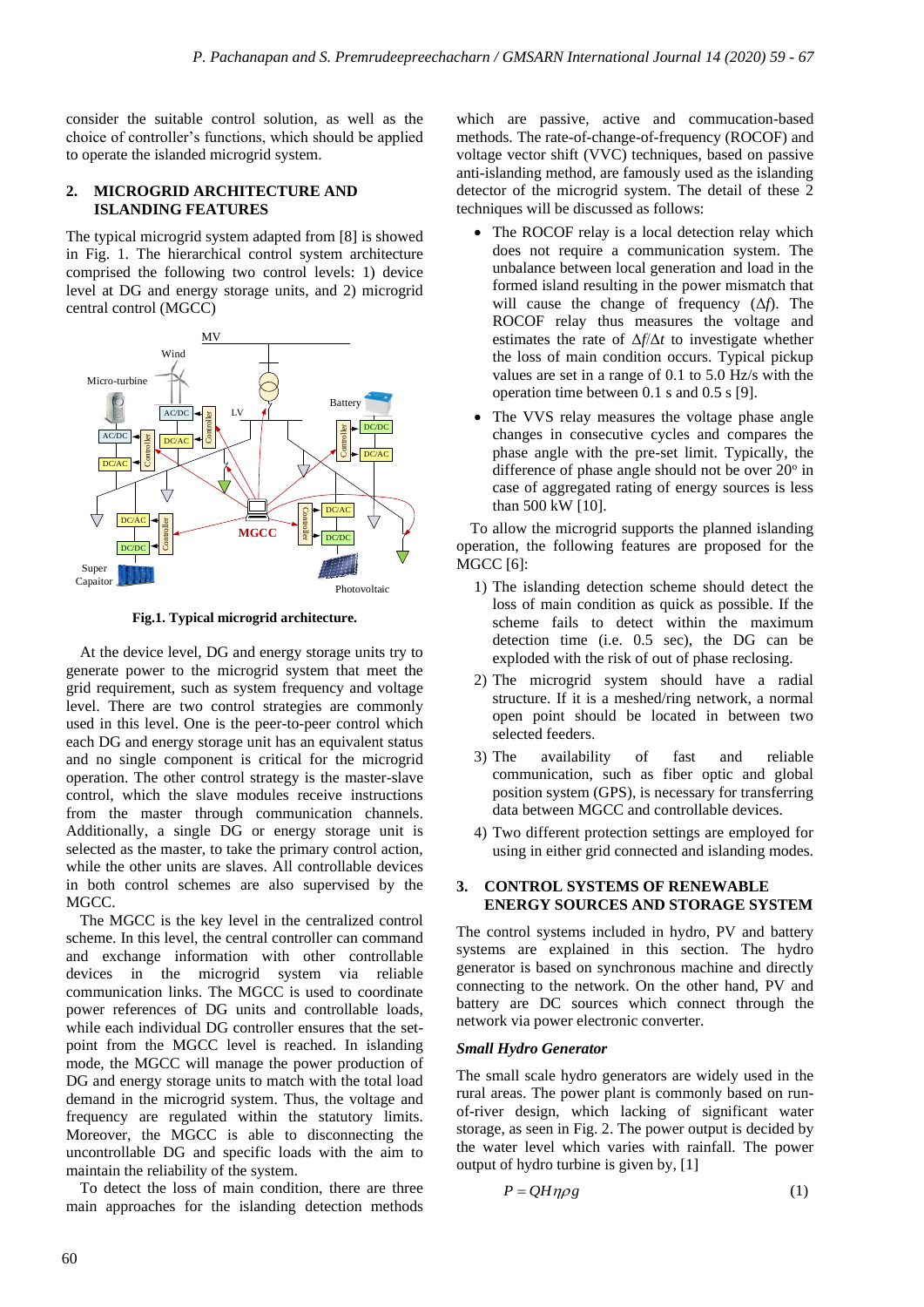where *P* is output power (W), *Q* is flow rate  $(m^3/s)$ , *H* is effective head (m),  $\eta$  is overall efficiency,  $\rho$  is density of water  $(1000 \text{ kg/m}^3)$  and *g* is acceleration due to gravity.

Typically, there is no automatic power and voltage controllers in the small hydro power plant. This means that the hydro turbine will produce the power as much as possible to the microgrid system. Therefore, it may cause the surplus of power generation during islanding condition. To prevent this situation, the hydro generator will be disconnected or to be asked for the power curtailment if the active power controller is available.

The power production of hydro generator can be reduced by adjusting the position of penstock gate to dropping the water flow rate. This gate is adjusted by the servo actuator which is controlled by the governor. In addition, the governor will monitor the variation of system frequency or turbine speed, and then command the change of gate position. Fig. 3, demonstrates the simplified relationship between the basic elements of power generation process in a hydro power plant [11].



**Fig.2. Run of river hydro power plant.**





**Fig.3. Functional block diagram of hydraulic power plant.**

The hydro turbine governor, based on HYGOV model in DIgSILENT *PowerFactory* software, is employed in this work, as illustrated in Fig. 4. This is typical model which consists of governor and non-linear hydro turbine models where the turbine efficiency and the hydraulic losses in penstock are taken into account. The turbine mechanical power  $(P_m)$  is proportional to the gate opening (*G*) and the turbine response time is depending on the water column time constant  $(T_w)$ . The detail of hydro turbine governor's parameters is presented in Appendix. The values of governor control's parameters are selected based on the guideline in [12], while the typical values of turbine parameters are considered from [13].

#### *Photovoltaic and Battery*

The modern grid-tied PV and battery systems are typically based on voltage source converter (VSC) which consists of DC/DC converter cascading with DC/AC inverter, as illustrated in Fig. 5. The energy source-side VSC establishes the maximum power extraction function whilst the grid-side VSC performs the grid interface control. The active and reactive powers from grid-side converter can be controlled follows the supervision from the MGCC. Although both PV and battery systems have the same converter configuration, the PV is using unidirectional power converter while the bi-directional power converter is employed for the battery system.



**Fig.5. Configurations of grid-connected PV and battery.**

During the normal condition, the active power from PV is variable depending on the weather conditions, such as temperature and solar irradiance. The PV system will operate in maximum power extraction mode, which is the energy captured from the sun according to the maximum power extraction algorithm. The PV system can operate in either *PQ* or *PV* mode [14]. In *PQ* mode, the reactive power of PV system is controlled at the fixed value or to be generated by the MGCC demand while the active power is still produced according to a maximum power extraction rule. Alternatively, the *PV* mode will arrow the PV system providing voltage control, to maintaining the AC voltage of inverter at a desired value.

In the case of battery system, the direction of active power of the battery is depending on it is charged or discharged. The battery sends active power to the microgrid system during the discharge mode, while, in the charge mode, the battery creates negative active power. The battery will be operated in charge or

**Fig.4. Hydro turbine governor model**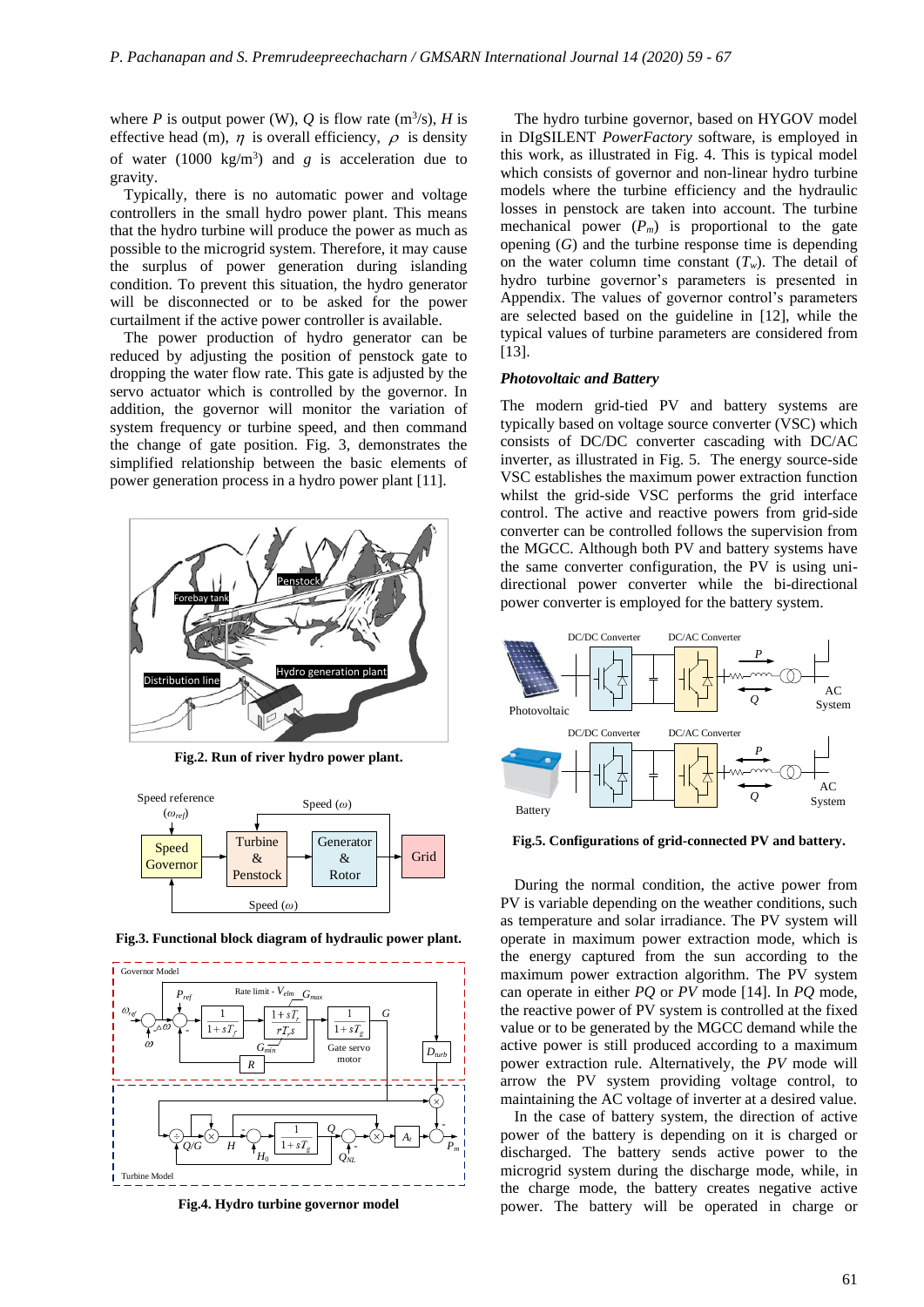discharge mode depending on the level of state-of-charge (SOC). If SOC is high, the battery has been filled with electricity and ready to discharge power the system. On the contrary, the battery should be recharged immediately when SOC is lower than the permission value. In term of reactive power produced by the battery, it is similar to the PV system which it is decided by the operating mode of the battery (*PQ* or *PV* mode) and the rated power of the grid-side converter. Moreover, the fast charging and discharging characteristics of the battery can be used to stabilize the power fluctuation from the PV generation, affected by the uncertain characteristic of sun intensity over the day.

In islanding mode, the grid-side inverter of either PV or battery system, especially the one chosen as the master device, will operate as a grid-forming inverter aiming to emulate the behavior of a synchronous machine by providing a reference for voltage and frequency when the microgrid system is isolated from the main grid [15]. If two or more converter based PV and energy storage units participate in grid frequency and voltage controls, the droop control methods are applied to share active and reactive power among those PV and battery units. The frequency-droop and voltagedroop characteristics can be written as;

$$
P = -\frac{(f - f_0)}{K_P} \text{ and } Q = -\frac{(V - V_0)}{K_Q} \tag{2}
$$

where *P* and *Q* are the active and reactive powers produced by the inverter,  $K_P$  and  $K_Q$  are the droop gains, *f*<sup>0</sup> and *V*<sup>0</sup> are the reference frequency and voltage.

The control scheme of grid-side VSC is developed based on the *dq* synchronous rotating reference frame which consist of consists of two cascaded control loops. The output of VSC is generated by using the pulse width modulation (PWM) technique. The inner control loop decouples the control for the real and imaginary current components [16]. This control method consists of two main classes of two dimensional frames, the *αβ*-frame and the *dq*-frame. Therefore, the two current components,  $i_d$  and  $i_q$ , are controlled independently, as shown in Fig. 6 (a). The reference values for the  $i_d$  and  $i_q$ controls are provided by the outter control loop, as demonstrated in Fig. 6 (b). The *id,ref* is from the acitve power (*P*) or system frequency (*f*) controller on the *d*axis, while the  $i_{q,ref}$  is from the reactive power  $(Q)$  or bus voltage (*V*) controller on the *q*-axis. In both control loops, the error signals are compensated using PID and PI controllers.

Under the normal condition, PV system is in *PQ* mode where active and reactive powers are controlled to maintain the maximum power extraction and constant power factor, respectively. In addition, the *P* reference (*Pref*) is defined from the energy source-side VSC, which is DC/DC converter. On the other hand, the PV system will change to control system frequncy and bus voltage after the islanding condition is detected. Therefore, the power production of PV system will be curtailed if the system frequency is higher than the reference value.



**Fig.6. Grid-side VSC controller of PV and battery systems.**

The controller diagram of battery energy storage system is the same as the PV system. In grid connecting mode, the battery system is in a standby mode which operating frequency and Volt-Var controls with the aim to stabilize the power fluctuation from the PV generation (called PV smoothing). However, the MGCC can command the value of *Pref* to allow the battery supplying the active power during specific occasion, such as using the battery system in the load shifting machanism. When the loss of main occurs, the battery system will act as the master device by providing the reference voltage and frequence with the fast response. It is used as an frequency responsive device to maintain the stability of the islanded microgrid system. The surpassing energy can be absorbed by charging the battery until the SOC reaching the upper limit, whilst the battery will stop to dispatch further energy if the SOC is too low. Furthermore, the reactive power for supporting the voltage control can be shared among battery and PV systems, via the droop control method.

The PID and PI controllers' parameters of battery and PV systems are illustated in Appendix. The controllers' gains in battery and PV controllers obtained by fine tuning using Zeigler and Nicole method [17].

# **4. TEST SYSTEM AND CASE STUDY**

The test system is 22 kV, 50 Hz distribution network which includes 100 kW hydro generator, 100 kW PV system and 100 kWh battery, as shown in Fig. 7.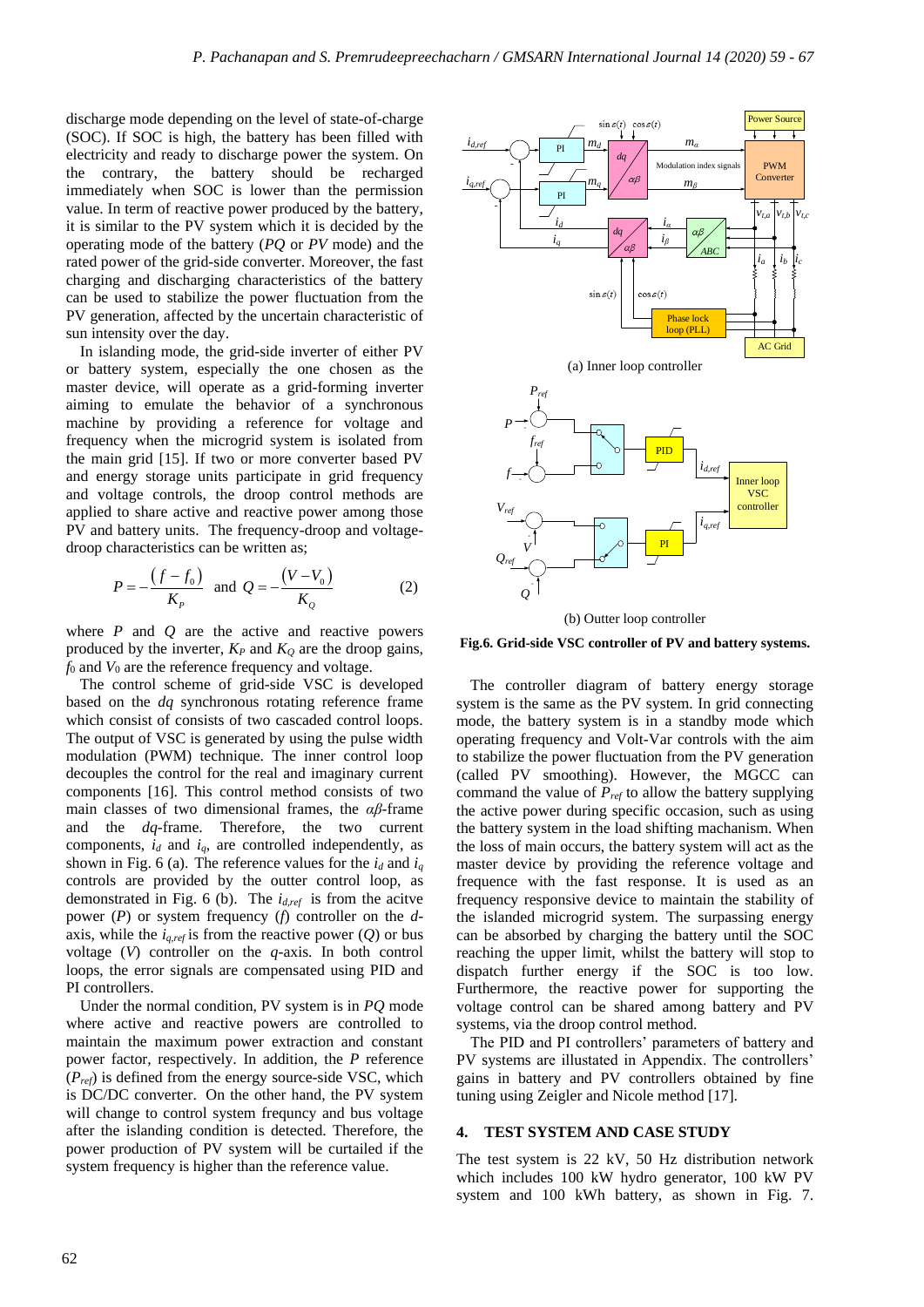Assuming the power output of hydro generator is constant for the whole day, while the PV generation varies following the availability of sunlight. Fig. 8, illustrates the power output characteristic of 100 kW PV system and daily aggregated demand. The MGCC will quickly detect the islanding condition; the switches M1, M2, S1 can be disconnected by the decision of MGCC to keep reliability and stability of microgrid system during the islanding condition. Furthermore, the MGCC is able to adjust the controller functions and power dispatches of battery and PV systems, for managing the islanded microgrid system to meet the Grid Code requirements.





80 70

**Fig.8. PV generation and load demand profile**s.

During the grid-connecting condition, hydro generator and PV system dispatch active power according to the maximum extraction from their resources. There is no automatic voltage control for hydro generator. PV and battery system operate in *PQ* mode and standby mode, respectively. The battery stays in healthy condition, assuming that the level of SOC is in medium/high condition all the time.

When the MGCC receives the islanded command, the grid-side converters of energy sources are operated in the islanding mode. The MGCC will find the suitable control strategy to manage the microgrid system during the loss of main condition, which depending on the availability and control functions of energy sources in the system. If hydro generator and PV system cannot provide the frequency control, they may be forced to shut down by the MGCC. Then, the battery system is a controllable device to support voltage and frequency controls. On the other hand, hydro generator and PV system with power

curtailment ability can be included in the instantaneous power balancing process, with a lesser amount of support from the battery.

This work aims to study the microgrid performance when operating the islanding management in the critical power mismatch situation, assuming as the aggregated power generation of renewable energy sources is much higher than the total load demand. At the first milliseconds of islanding transition, the battery system will suddenly acts as the master device and trying to absorb the excessive energy from both hydro generator and PV system. Then, the MGCC will send a command to PV system to operate in frequency and voltage control modes if the power curtailment function is available. The droop control methods are applied to share active and reactive powers among PV and battery systems. The MGCC will permit the hydro generator to stay connected if the turbine governor system is existing. The uncontrollable hydro generator may be included in the islanding operation if the output power is relatively low or the battery system has the room enough to engage with the surpassing power. Otherwise, the hydro generator needs to be disconnected from the microgrid system.

At initial condition, hydro generation supplies the constant power of 50 kW into the network, while the battery has the medium SOC at 50 %, which is ready to absorb and inject energy among energy sources in the microgrid system. The PV system operates in the *PQ* mode at unity power factor. Assuming the planed islanding is occurred at 11.00 a.m. when the load demand is the lowest (about 32 kW) while the PV system produces the highest power output at approximately 60 kW. Therefore, the total power production in the microgrid system will be 110 kW which the surplus power, about 78 kW, will flow backward to the main grid. The islanding condition is defined by tripping the load break switch G1, to separate the utility system and the microgrid system.

The performances of microgrid operation during islanding condition are simulated by using the transient analysis on DIgSILENT *PowerFactory* software. The timeframe for the simulation is 240 s. Assuming that the utility system is disconnected from the microgrid system at  $t = 10$  s and then it is reconnected again at  $t = 110$  s. After the islanding is detected, the MGCC will change to operate in the islanding mode within 0.3 s. During the loss of main grid, the MGCC will try to maximise the use of renewable energy sources with the fewer support from the storage energy devices. Additionally, the control strategy is decided based on the available of control functions of those energy sources.

After the microgrid system is re-connected to the main utility, the MGCC will be back to operate in the gridconnecting mode by stopping the support from the battery and re-operating the PV system back to the *PQ* mode. If the hydro generator is disconnecting during the islanding operation, it will be reconnected and to resupplying the power again after the PV and battery systems are already back in the normal operation. The sequence of simulated events to examine the performance of islanding operation is shown in Table 1.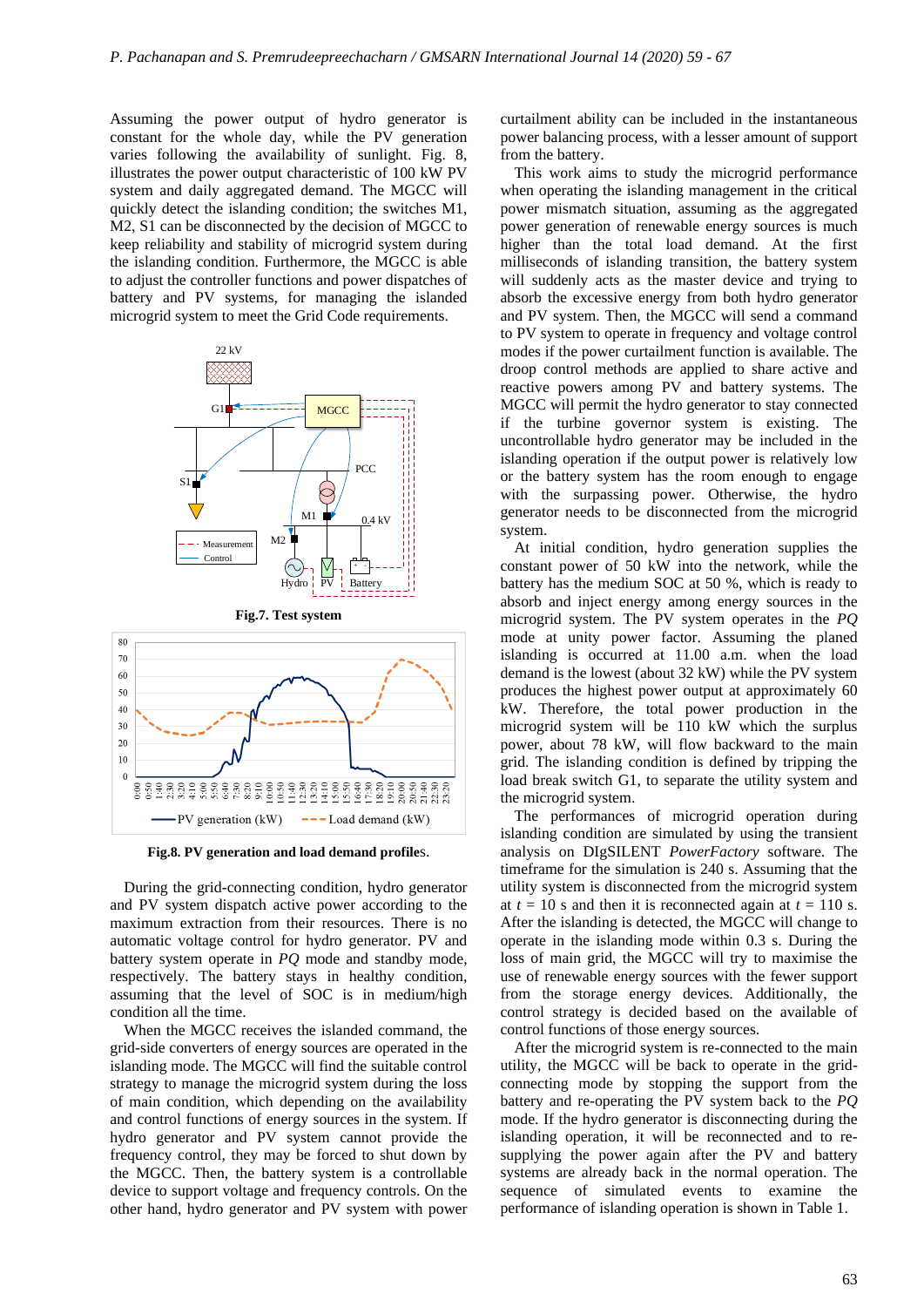| Time(s) | Event                                                         |  |
|---------|---------------------------------------------------------------|--|
| 10      | Switch G1 is opened                                           |  |
| 10.3    | PV system is changed to frequency and voltage<br>control mode |  |
|         | The uncontrollable hydro generator is<br>disconnected         |  |
| 110     | The switch G1 is reclosed                                     |  |
| 111     | The battery system is changed to the standby<br>mode          |  |
| 120     | The PV system is back to the <i>PO</i> mode                   |  |
| 125     | The hydro generator is reconnected                            |  |

**Table 1. Sequence of Simulated Events**

In this study, the islanding management of microgrid system is exercised in three different control strategies, as followings;

**Case 1:** The hydro generator is not included in the islanding operation

**Case 2:** The hydro generator, without a turbine governor controller, is included in the islanding operation.

**Case 3:** The hydro generator, with a turbine governor controller, is included in the islanding operation.

### **5. SIMULATIONS AND RESULTS**

The simulation results of microgrid system during the islanding transition is shown in Fig. 9 and Fig. 10. It is found that, after the switch G1 is opened, the transfer of surpassing powers, at about 78 kW, will be suddenly disappeared. In consequence, the power output of hydro generator will drop rapidly causing the rises of turbine speed and system frequency. At the same time, the battery system, which is the main frequency responsive device, will absorb the surplus energy from the PV system. The results show that the frequency continuously increase to 50.84 Hz with the rate of change  $= 2.8$  Hz/s, before the MGCC operates in the islanding mode at  $t =$ 10.3 s. The voltage level at the PCC bus will reduce from 1.0 p.u. to 0.874 p.u. due to the loss of reactive power, which is about 19.6 kVar, supplied from the main grid. Moreover, the isolation from the main grid causes the shifting of PCC's voltage angle from 0.017° to 19.88°.

Fig. 11 to 13, show the voltage level, system frequency and power dispatched by each energy sources during islanding operation in different control strategies. The performance of each case study is discussed as follows.

#### *Case 1*

In this case, it is assumed that the PV and battery systems are sharing the supports of active and reactive powers during the islanding condition, while the MGCC will disconnected the small hydro generator by tripping the switch M2. After  $t = 10.3$  s, The PV system starts to curtail the power output and also sharing the amount of reactive power with the battery system. Fig. 11, shows that the support from battery and PV system will take time about 5 s to recovery the voltage level back to the nominal value. There is some frequency fluctuations occur during the power balancing mechanism, and then the system frequency will become stable after 60 s. It is found that, during islanding operation, the active power of PV system is reduced from 60 kW to approximately 21 kW and the battery system is adding 11 kW to support the frequency control. Furthermore, PV and battery system inject the reactive power at 9.8 kVar/each to maintain the voltage level at around 1.0 p.u..

After switch G1 is re-connected, the MGCC will sending the command to the battery to stop injecting the power support. Then, 20 s later, the MGCC will change the PV system back to the *PQ* mode, which supplies the active power according to the maximum power extraction (60 kW) and the reactive power is back to zero (unity power factor). Finally, the MGCC will reconnect the switch M2 again, making the hydro generator to gradually increase the output power to reach 50 kW, which taking time about 100 s.

#### *Case 2*

The uncontrollable hydro generator, without governor and exciter controllers, is assumed to stay connected and then supplying the power output at 50 kW to the islanded mocrogrid system. The simulation results in Fig. 12, show the active power output of PV system is curtailed to zero, while the excessive power from the hydro generator, which is about 18 kW, is absorbed by the battery storage system. Moreover, the PV and battery systems will share the Volt-Var support which can keep the voltage level satisfyingly during the loss of main condition. After the grid-connecting is detected, the battery will be back to the standby condition, while the PV system will increase the generation back to 60 kW with the unity power factor.

Unlike the main utility, the small hydro power plant has the lacks of inertia and damping power. This cause some oscillations occurs to system frequency and voltage level during the islanding operation. In addition, these oscillations can be reduced by adding derivative control into the frequency controllers.

The battery system will be in the charge mode to absorb the surplus energy from the hydro generator in the islanded microgrid system, until the level of SOC reaching the upper limit. After the battery is charged fully, the hydro generator needs to be disconnected by opening the switch M1; battery and PV systems will take a responsibility to support frequency and voltage controls in the islanded microgrid system, as similar to the case 1. Moreover, the hydro generator can be included in the islanding operation again, if the SOC of battery is reduced to low/medium condition.

### *Case 3*

In this case, the hydro generator with turbine-governor controller will be included in the power balancing process since the islanding has occurred. The speed of hydro turbine will be controlled during the loss of main condition, resulting in the smooth change of system frequency response, as demonstrated in Fig. 13. Moreover, the regulation from the turbine-governor will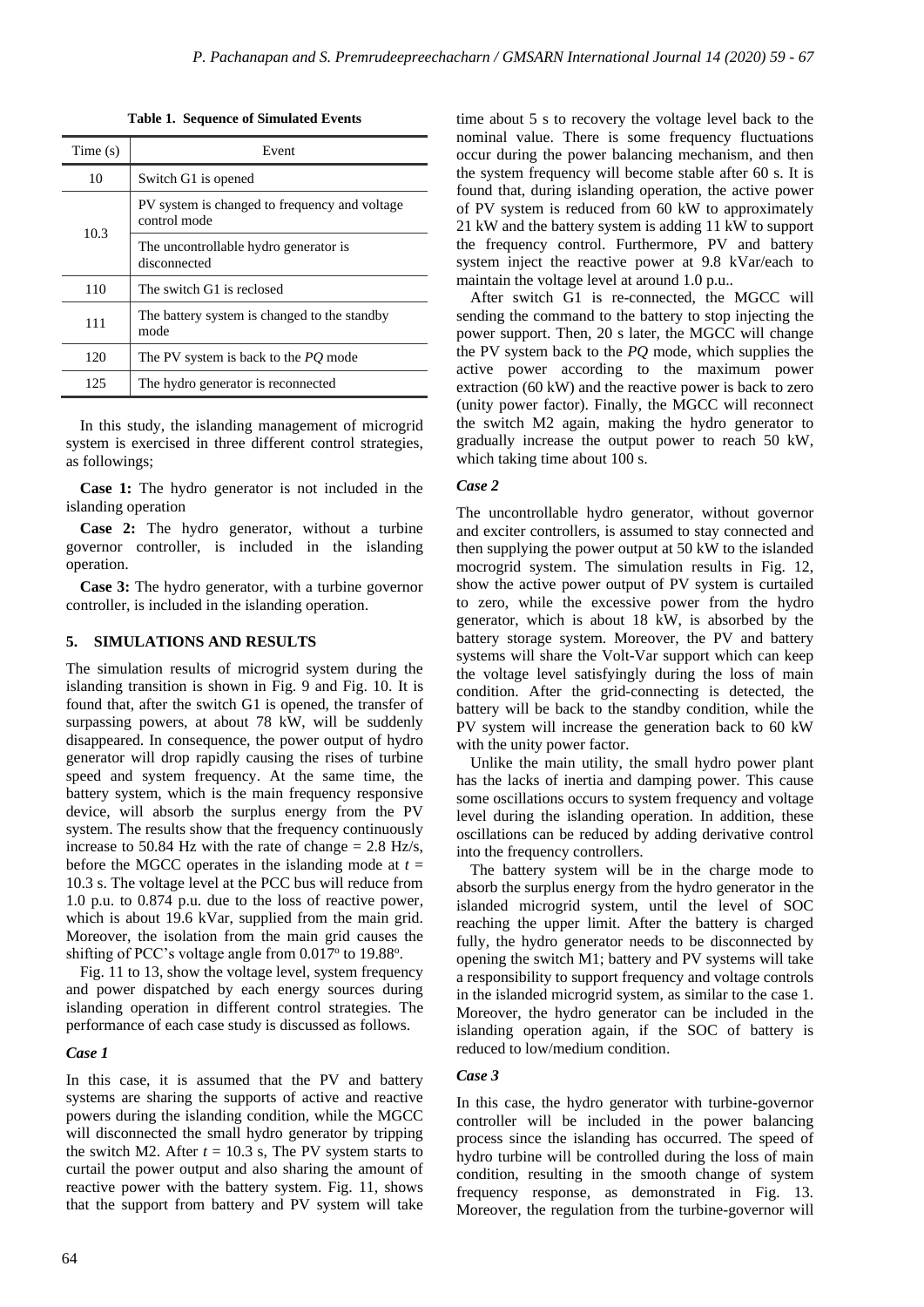decrease the output power of hydro generator gradually, from 50 kW to around 32 kW, to cover the local demand in the islanded microgrid system. As it known that the response of hydro turbine-governor is relatively slow, thus making it may be difficult to sustain islanding operation without the additional supports from PV and battery systems, especially at the beginning of islanding operation. It is found that the settling time of the turbinegovernor control in this case is nearly 40 s. The frequency controllers of PV and battery systems will adjust their power outputs corresponding to the change of hydro generator output. Hence, active power outputs of PV and batters systems are reduced to zero after the frequency in the islanded microgrid system is regulated to meet the reference value (50 Hz), at  $t \approx 20$  s.



**Fig.9. Powers at switch G1, frequency, voltage level and voltage angle during islanding transition.**



**Fig.10. Outputs of hydro generator, battery and PV systems during islanding transition.**

Both battery and PV systems will provide the additional Volt-Var support due to there is no the automatic voltage control installed in this hydro power plant. The results in Fig.13 show that the reactive power supported by hydro generator is about 13.6 kVar, while PV and battery will inject the extra reactive power,

which is 3 kVar/each, making the voltage level to remain at 1.0 p.u.. Since the microgrid system is reconnected to the utility at  $t = 110$  s, the hydro generator will slowly increase the power output to reach 50 kW again, at *t* ≈190 s, while the PV and battery systems will be resumed to operating in *PQ* mode, and standby mode, respectively. It can be seen that the changes of voltage and frequency in this control strategy is smoother when comparing to the two previous cases.

# **6. CONLUSION**

From the simulation studies, it is found that the use of hydro generator with the turbine-governor controller, together with PV and battery systems, can deal with the changes of frequency and voltage in the islanded microgrid system effectively. If the load demand in the islanded microgrid system is relatively low, the power balancing process has been done by curtailing the active powers from the hydro generator and PV system, with fewer energy supported from the battery system. Moreover, the PV and battery system can support the voltage control with the fast response, by sharing the reactive powers among them.

It is possible to allow the uncontrollable hydro generator, which has no turbine-governor system, to include in the islanding operation. A surplus energy from the hydro generator will be absorbed by the battery system, while the power output of the PV system reduces to be zero. However, the lack of inertia and damping power of small hydro generation making the oscillations occur when the islanding operation has done under the very light load condition. In consequence, the islanded microgrid system may become instability if the damping control from the frequency responsive devices is not effective enough.

#### **REFERENCES**

- [1] Jenkins, N.; Ekanayake, J.B. and Strbac, G. 2010. *Distributed Generation*. The Institution of Engineering and Technology.
- [2] Singh, R. and Kirar, M. 2016. Transient stability analysis and improvement in microgrid. In *2016 International Conference on Electrical Power and Energy Systems (ICEPES)*, Bhopal, pp. 239-245.
- [3] Alegria, E.; Brown, T.; Minear, E.and Lasseter, R.H. 2014. CERTS Microgrid Demonstration With Large-Scale Energy Storage and Renewable Generation," in *IEEE Transactions on Smart Grid*, vol. 5, no. 2, pp. 937-943.
- [4] European Research Project More MicroGrids. [Online]. Retrieved October 16<sup>th</sup>, 2017 from the world wide web: <http://www.microgrids.eu/default.php>
- [5] Sendai Microgrid. [Online]. Retrieved October 16<sup>th</sup>, 2017 from the world wide web: [http://microgrid](http://microgrid-symposiums.org/microgrid-examples-and-demonstrations/sendai-microgrid/)[symposiums.org/microgrid-examples-and](http://microgrid-symposiums.org/microgrid-examples-and-demonstrations/sendai-microgrid/)[demonstrations/sendai-microgrid/](http://microgrid-symposiums.org/microgrid-examples-and-demonstrations/sendai-microgrid/)
- [6] Mohamad, H.; Dahlan, N.N.; Bakar, A.H.A.; Ping, H.W. and Mokhlis, H. "Islanding control strategy for a distribution network," *2013 IEEE 7th International*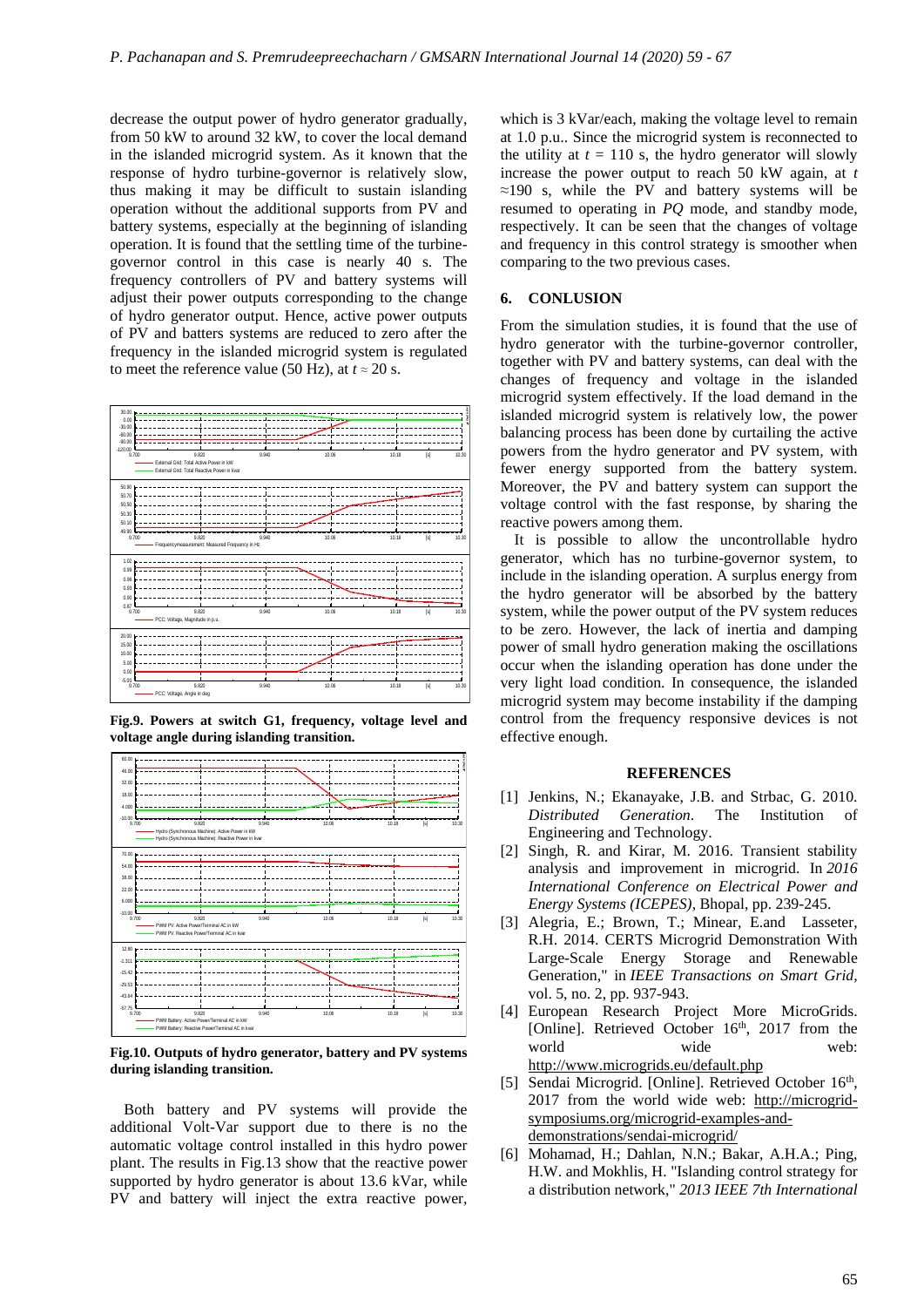*Power Engineering and Optimization Conference (PEOCO)*, Langkawi, 2013, pp. 472-477.

- [7] Pachanapan, P. 2018. Islanding Management of Microgrid with Multi-renewable Energy Sources. In *GMSARN International Journal*, vol. 12, no. 2, June 2018, pp. 47-55.
- [8] Li, S.; Proano, J. and Zhang, D. 2012. Microgrid power flow study in grid-connected and islanding modes under different converter control strategies. In *2012 IEEE Power and Energy Society General Meeting*, San Diego, CA.
- [9] Chan, C.Y.; Lau, T.K.Y and Ng, S.K.K. 2015. An impact study of ROCOF relays for islanding detection. In *10th International Conference on Advances in Power System Control, Operation & Management (APSCOM 2015)*, Hong Kong, pp. 1-6.
- [10](2013). IEEE Standard for Interconnecting Distributed Resources with Electric Power Systems. IEEE Std 1547-2003*,* pp. 1-28.
- [11]Naghizadeh, R.A.; Jazebi, S. and Vahidi, B. 2012. Modeling Hydro Power Plants and Tuning Hydro Governors as an Educational Guideline. In *International Review on Modelling and Simulations*, vol. 5, no. 4, August 2012.
- [12]TURBINE-GOVERNOR MODELS: Standard Dynamic Turbine-Governor Systems in NEPLAN Power System Analysis Tool. NEPLAN AG pp. 91.
- [13]Kundur, P. 1994. *Power System Stability and Control*, McGraw-Hill, New York.
- [14]Li, S.; Proano, J. and Zhang, D. 2012. Microgrid power flow study in grid-connected and islanding modes under different converter control strategies. In *2012 IEEE Power and Energy Society General Meeting*, San Diego, CA.
- [15]Katiraei, F.; Iravani, R.; Hatziargyriou, N. and Dimeas, A. 2008. Microgrids management. In *IEEE Power and Energy Magazine*, May-June. vol. 6, no. 3, pp. 54.
- [16]Yazdani, A. and Iravani, R. 2010. *Voltage-Sourced Converters in Power Systems*, 1<sup>st</sup> ed.: Wiley, chapter 8.
- [17]Sharma, R.; Singh, A. and Jha, A.N. 2014. Performance evaluation of tuned PI controller for

power quality enhancement for linear and non-linear loads, In *Recent Advances and Innovations in Engineering (ICRAIE), 2014*, Jaipur, India.

# **APPENDIX**

**Table 2. Parameters of Hydro Turbine-Governor**

| Parameter                             | Description                   | Value |
|---------------------------------------|-------------------------------|-------|
| H                                     | Inertia time constant [s]     | 4.5   |
| D                                     | Mechanical damping [pu]       | 0.1   |
| r                                     | Temporary droop [pu]          | 0.1   |
| R                                     | Permanent droop [pu           | 0.04  |
| $T_r$                                 | Governor time constant [s]    | 10    |
| $T_f$                                 | Filter time constant [s]      | 0.1   |
| $T_g$                                 | Servo time constant [s]       | 0.5   |
| $T_w$                                 | Water starting time [s]       | 1.0   |
| $A_t$                                 | Turbine gine [s]              | 1.0   |
| $D_{turb}$                            | Frictional losses factor [pu] | 0.01  |
| $Q_{NL}$                              | No load flow [pu]             | 0.01  |
| $G_{max}$                             | Maximum gate limit [pu]       | 1.0   |
| $G_\mathit{min}$                      | Minimum gate limit [pu]       |       |
| Gate velocity limit [pu]<br>$V_{elm}$ |                               | 0.15  |

**Table 3. Controllers' Gains of PV and Battery Systems**

| Controllers                              | Gain parameters          |                                       |  |
|------------------------------------------|--------------------------|---------------------------------------|--|
| $i_d$ controller                         | $K_P = 0.4$ $T_I = 0.01$ |                                       |  |
| $i_q$ controller                         | $K_P = 0.4$ $T_I = 0.01$ |                                       |  |
| $P/f$ controller                         |                          | $K_P = 0.2$ $T_I = 0.05$ ; $K_D = 30$ |  |
| Q/V controller   $K_P = 0.2$ $T_I = 0.3$ |                          |                                       |  |